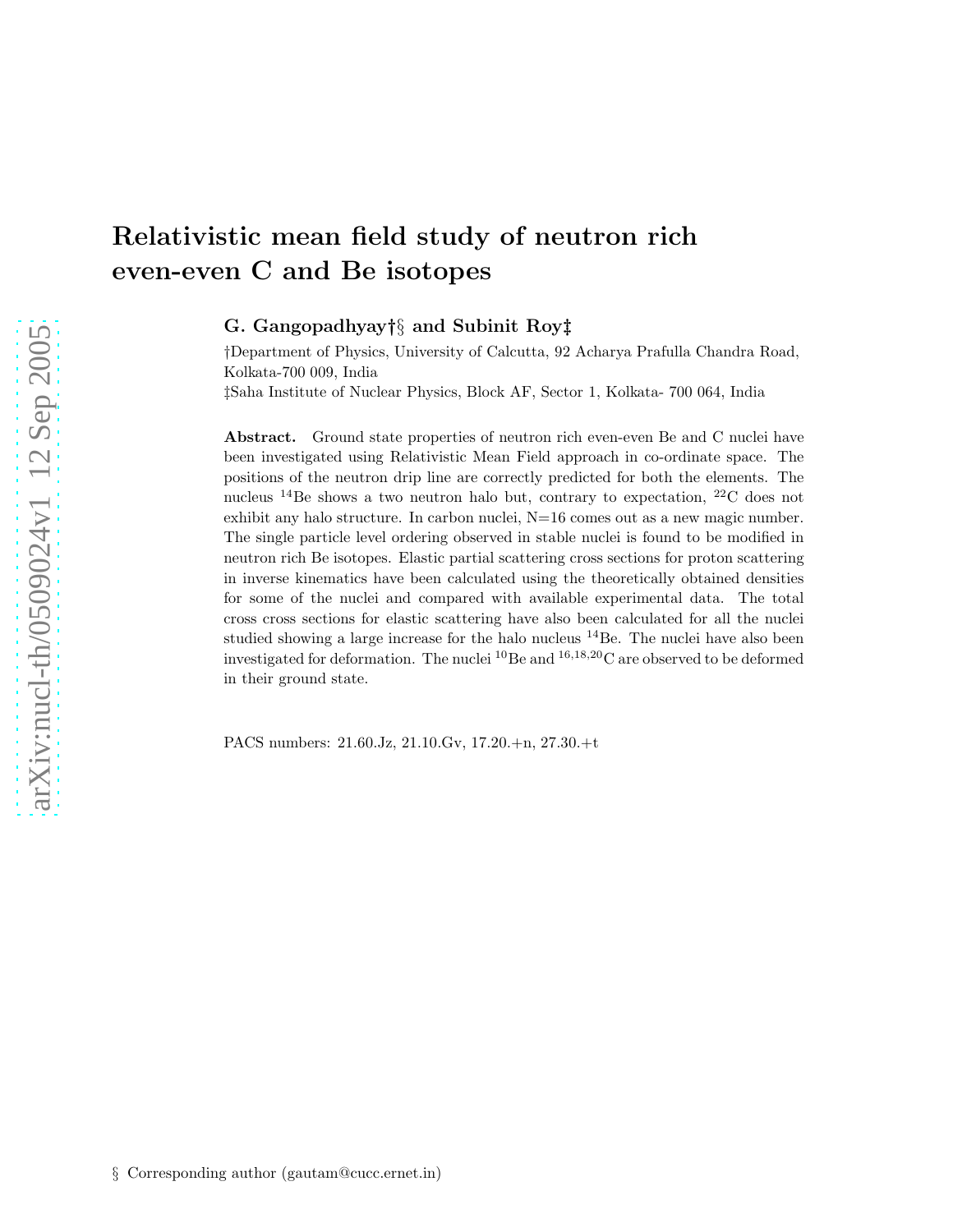## 1. Introduction

The last fifteen years have been an exciting time for nuclear physics. With the giant leaps in detection systems and accelerator technologies, particularly with the availability of radioactive ion beams, the old theories have been severely tested as never before. The limits of nuclear stability are now being probed and yielding surprising results. Major surprises in low energy nuclear structure include the disappearance of the normal shell closures observed near the stability valley along with the emergence of new magic numbers and neutron halo in nuclei very close to the drip line[\[1\]](#page-9-0). The effect of the halo may be observed in different reactions involving these nuclei. In particular, though electron scattering is the most direct probe of nuclear density, it is difficult to apply in nuclei far away from the valley of stability. Elastic proton scattering in inverse kinematics provides a test for the calculated densities[\[2\]](#page-9-1). In the present work, we study the structure of exotic even-even Be and C nuclei and calculate the elastic proton scattering cross sections using the theoretical densities.

Beryllium and carbon isotopes show a number of interesting features. The neutron drip line in beryllium is at <sup>14</sup>Be which is known to be a two-neutron halo nucleus. The drip line nucleus for carbon isotopes is  ${}^{22}$ C which may also have a similar halo. It has also been suggested that  $N=16$  is a new spherical magic number [\[3\]](#page-9-2). Our aim is to see how well Relativistic Mean Field (RMF) calculations can explain these different observed features in these nuclei.

There has been a number of nonrelativistic mean field calculations for the binding energy and radius in these nuclei<sup>[\[4\]](#page-9-3)</sup>. Patra<sup>[\[5\]](#page-9-4)</sup> has studied a number of light nuclei including Be and C isotopes using RMF approach. Ren et al have studied Be nuclei using density dependent RMF [\[6\]](#page-9-5) and C [\[7\]](#page-9-6) nuclei with RMF. The radius and binding energy of <sup>14</sup>Be have been reproduced in their calculation. Gmuca have studied various Be isotopes using the relativistic mean field approach[\[8\]](#page-9-7). Sharma et al [\[9\]](#page-9-8) have studied the exotic carbon isotopes in a relativistic theory. Sugahara *et al* [\[10\]](#page-9-9) have also studied these nuclei using relativistic and non-relativistic theories. Recently, deformed relativistic Hartree Bogoliubov (RHB) calculation employing the force NL3[\[11\]](#page-9-10) in oscillator basis has also been performed to describe  $11-14$ Be and  $14-22$ C nuclei[\[12\]](#page-9-11) among others. Most of the available calculations in this region use the harmonic oscillator basis. Spherical RHB approach has also been used [\[13\]](#page-9-12) to study C nuclei.

Though there has been a number of calculations in the RMF approximation for Be and C nuclei, most of them use the harmonic oscillator basis. However, the basis expansion method may not be able to describe loosely bound states in halo nuclei. Calculations in RHB approach in r-space are also available. However, they are very involved and time consuming. We have used the co-ordinate space RMF+BCS approach to study these nuclei and to compare the results with thaose of RHB calculation in coordinate space.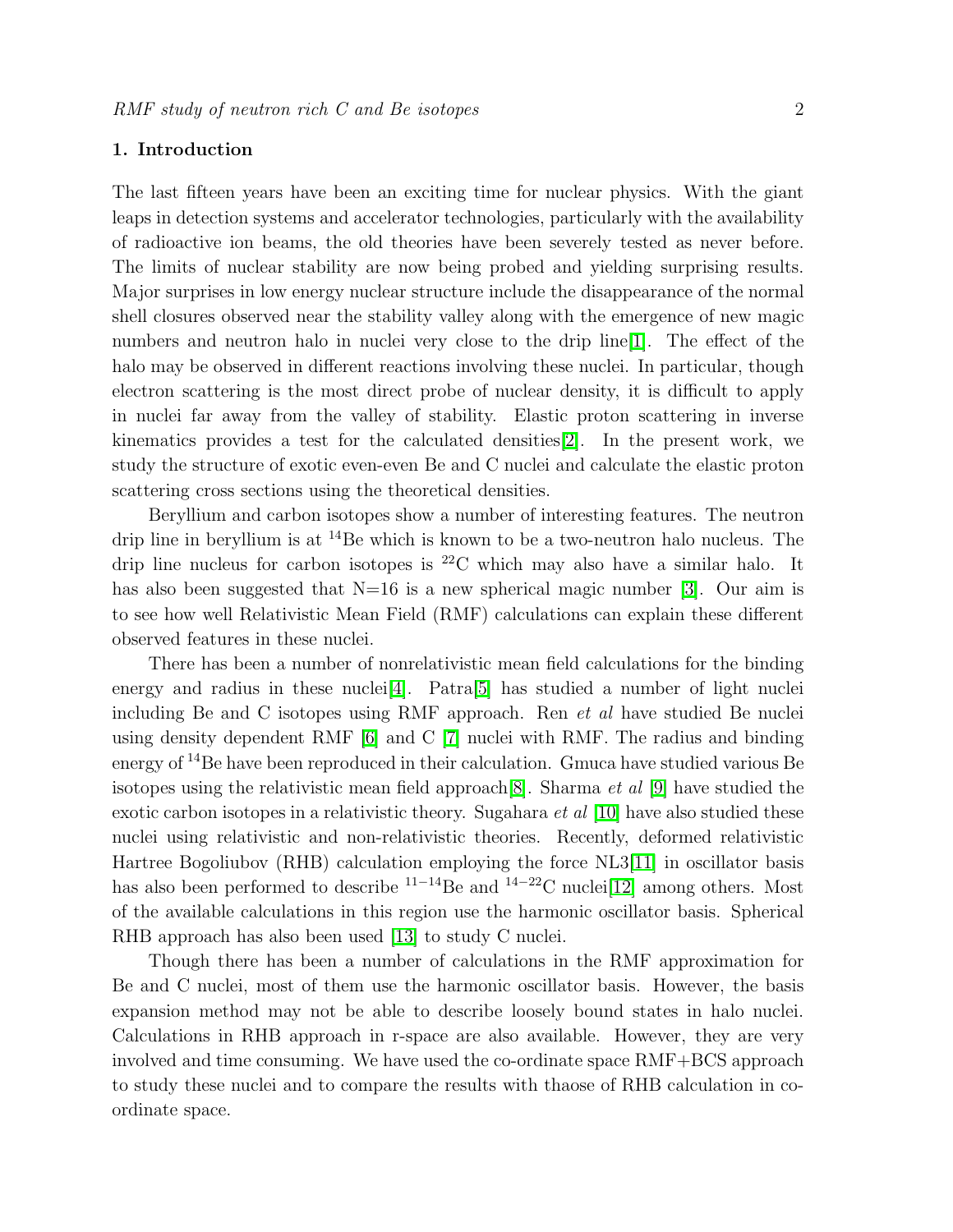## 2. Theory

RMF[\[14\]](#page-9-13) calculation is now a standard tool to investigate the structure of the nucleus. It has been able to explain different features of stable and exotic nuclei like ground state binding energy, deformation, radius, excited states, spin-orbit splitting, neutron halo, etc[\[15\]](#page-9-14). Relativistic calculations have been known to give good description of nuclei near the drip line. For example, it has been possible to describe the halo in even the very light nuclei  $\frac{11}{16}$ . This could be done without any artificial adjustment of the potential as required in the previous nonrelativistic calculations. Our aim is to see whether relativistic mean field calculations can also correctly describe the different features in Be and C nuclei. It is worthwhile to note that in  $^{14}$ Be, the binding energy and radius could be reproduced in an RMF calculation[\[6\]](#page-9-5). The starting point is the relativistic Lagrangian for point nucleons interacting via exchange of the scalar-isoscalar meson  $\sigma$ , the vector-isoscalar meson  $\omega$ , the vector-isovector meson  $\rho$  and the photon. RMF is known to give a good description of spin orbit splitting and is thus ideally suited for investigating the magic numbers in nuclei away from the stability valley. In recent years, efforts have been made to develop a energy density functional which will be applicable to all nuclei in their ground as well as excited states and to nuclear matter. Within the relativistic framework, effective interactions have been constructed with density dependent meson nucleon couplings[\[17\]](#page-9-16) for this purpose. These recent developments are motivated by the fact that the success of the RMF approach is now explained from the point of view of effective field theory and the density functional theory. For example, the nonlinear terms in the Lagrangian are now considered to introduce additional density dependence in the energy functional. The parameters of the Lagrangian have been obtained by fitting different experimental observations and may be interpreted in this approach to already contain the vacuum contributions. In quantum hadrodynamics effective field theoretical Lagrangians explicitly include the basic symmetries of QCD and thus may be considered as its true representation in the low energy nuclear physics. The readers are referred to recent literature [\[18\]](#page-9-17) for additional details.

In the conventional RMF+BCS approach for even-even nuclei, the Euler-Lagrange equations obtained are solved under the assumptions of classical meson fields, time reversal symmetry, no-sea contribution, etc. Pairing is introduced under the BCS approximation. Both constant gap and constant strength methods as well as other approaches in pairing have been used in different works. Very often the resulting equations are solved  $[19]$  in a harmonic oscillator basis. However, in exotic nuclei, the basis expansion method using harmonic oscillator, because of its incorrect asymptotic properties, faces problems in describing the loosely bound halo states. A solution of the Dirac and Klein Gordon equations in co-ordinate space may be preferable to describe the weakly bound states. Because these nuclei studied are very close to the drip line, one has to consider the effect of the positive energy states also. In this work, we have calculated the resonant state by studying localization of the scattering wave function except for the  $\nu s_{1/2}$  state. This method has been applied in the nonrelativistic Hartree Fock [\[20\]](#page-9-19)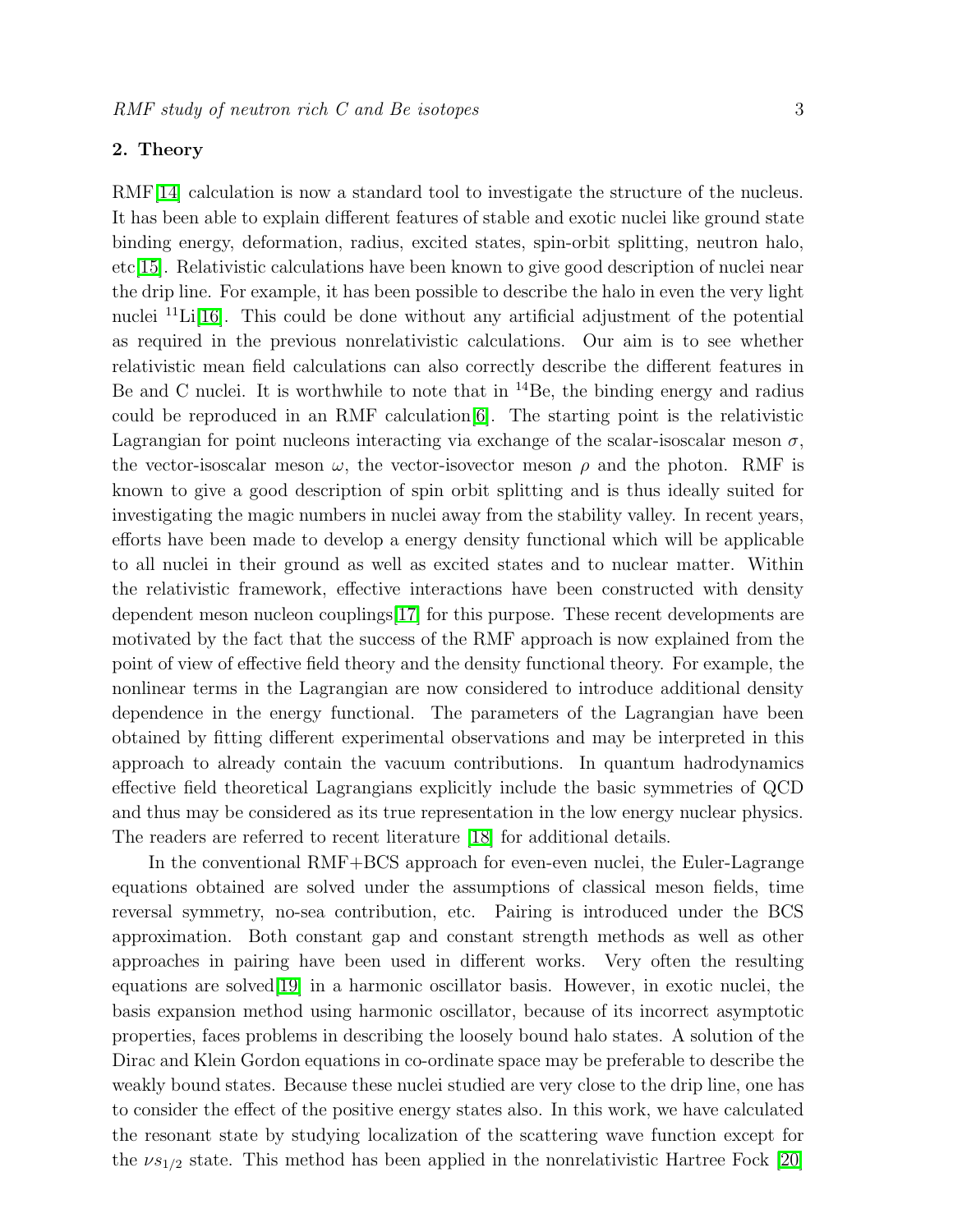because there is no Coulomb or centrifugal barrier for this state. Thus we have to use the box normalization condition for the positive energy  $\nu s_{1/2}$  state which occurs only in <sup>10</sup>Be among the nuclei studied in the present work. These positive energy levels are of finite width whose effect in pairing can be incorporated following Ref. [\[20\]](#page-9-19). However, because the contribution of these levels are expected to be small, we have assumed these levels to be of zero width at the resonance energy. In the very light mass region, where we are interested, pairing energy is very small. We have followed two procedures in pairing, both in constant gap approximation. In one we have taken the pairing gaps as  $\Delta_p = \Delta_n = 0.2$ . This prescription has been followed by Ren *et al* [\[7\]](#page-9-6). In the other we have adjusted the gap parameters so as to reproduce the pairing energy obtained in the spherical RHB calculation described below. This method has been successfully followed in many works[\[21\]](#page-9-21). We call these two procedures RMF-I and RMF-II, respectively. We find that there is very little difference between the two approaches.

A more accurate treatment of the drip line nuclei involves RHB approximation which has been studied in a number of previous works. We have compared the results of our RMF+BCS calculation with that of RHB approach using the same force NLSH. The RMF+BCS calculation is much simpler and less time consuming compared to a full RHB calculation. We want to compare the results of the two approaches, particularly for the density distribution. For the RHB calculation, we have used the code spnRHBfem[\[23\]](#page-9-22). For the finite range interaction, the  $J = 0$  part of nonrelativistic Gogny interaction D<sub>1S</sub>[\[24\]](#page-9-23) has been chosen.

The RMF+BCS approach in co-ordinate space was modified to study deformed nuclei also [\[25\]](#page-9-24). We have adopted this method to study the deformation of these nuclei. The quadrupole deformation parameter  $\beta_2$  is calculated from the total quadrupole moment using the relation

$$
Q_{n,p} = \sqrt{\frac{16\pi}{5}} \frac{3}{4\pi} (N, Z) R_0^2 \beta_{2n,p}
$$
 (1)

with  $R_0 = 1.2 \text{A}^{1/3} \text{fm}$ .

We have applied the force NLSH[\[26\]](#page-9-25) in the co-ordinate space RMF approach to calculate the ground state properties in neutron rich Be and C nuclei. We have also checked our results with the force NL3. However, as discussed later, we find that the agreement in binding energy, particularly for the drip line nuclei, is better in the case of the NLSH force.

Although electron scattering is the most direct method for measuring the density in stable nuclei[\[27\]](#page-9-26), it is difficult to apply in regions far away from the valley of stability. Elastic proton scattering in inverse kinematics, alternatively, also provides a test for the calculated densities[\[2\]](#page-9-1). We have calculated the elastic scattering cross section for scattering of the nuclei from proton target at 55A MeV energy with the optical model potential (OMP) generated in a semi-microscopic approach. The OMP is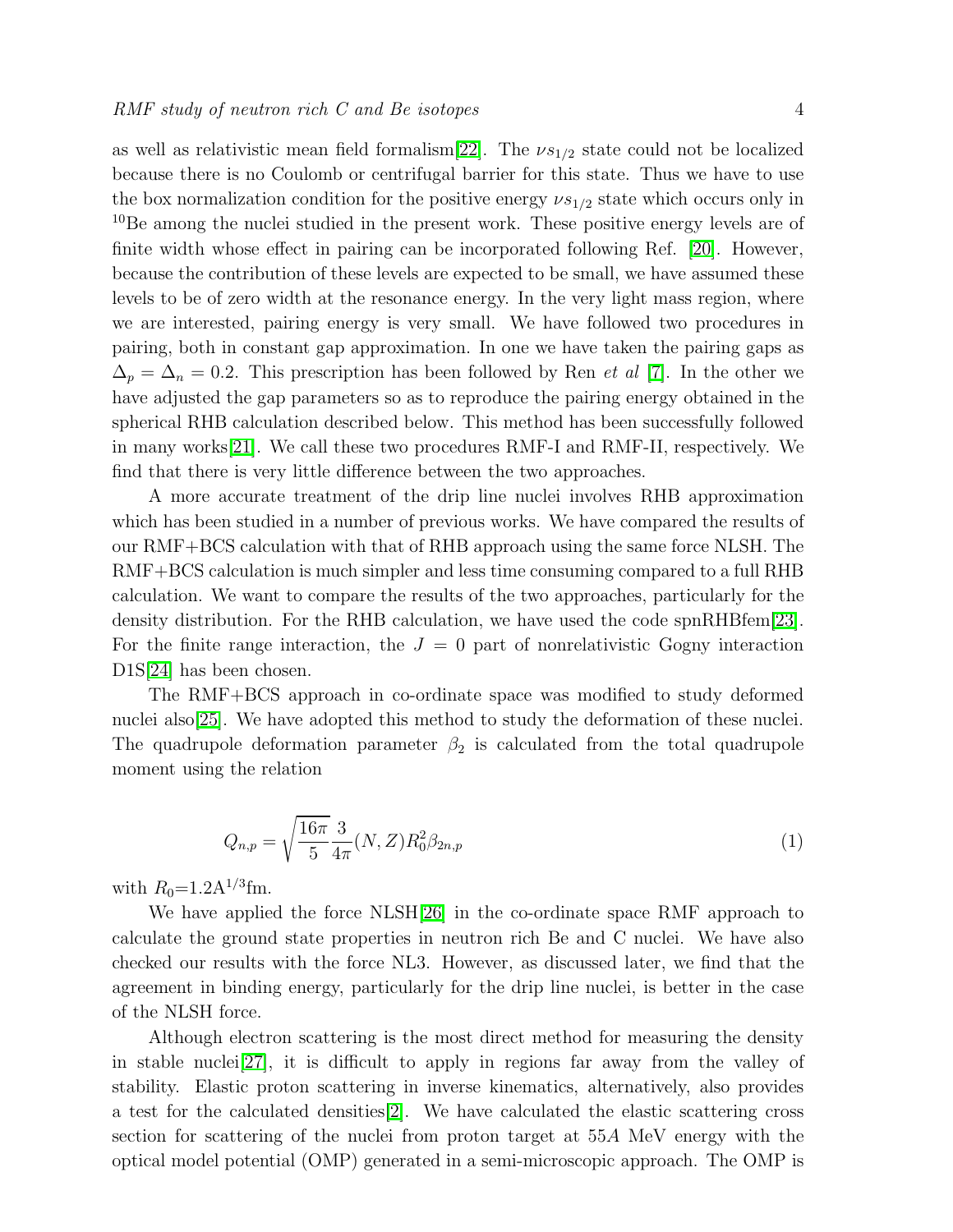obtained using the effective interaction derived from the nuclear matter calculation of Jeukenne, Lejeune, and Mahaux (JLM)[\[28\]](#page-9-27) in the local density approximation (LDA) by substituting the nuclear matter density with the calculated density distribution of the finite nucleus. Further improvement is incorporated in terms of the finite range of the effective interaction by including a Gaussian form factor. The calculation has been performed with the computer codes MOMCS[\[29\]](#page-9-28) and ECIS95[\[30\]](#page-9-29) assuming spherical symmetry. We have used the global parameters for the effective interaction and the respective default normalizations for the potential components from Refs. [\[29\]](#page-9-28) and [\[31\]](#page-9-30) with Gaussian range values of  $t_{real} = t_{imag} = 1.2$  fm. No search has been performed on any of these parameters. It has been shown previously that JLM calculation can reproduce the proton plus unstable nucleus elastic scattering, when a realistic nuclear matter density distribution is used [\[2\]](#page-9-1).

## 3. Results

We have studied the structure of  $^{10,12,14}$ Be and  $^{14,16,18,20,22}$ C. In Table [1](#page-11-0) our results for binding energy and radius values in the spherical limit are given and compared with experimental measurements wherever available. All the theoretical values in this table have been calculated using the force NLSH. The calculated results for binding energy are in reasonable agreement with experimental measurements. Later we will show that this agreement improves with the inclusion of deformation degree of freedom. The results for different type of radii are in excellent agreement with experimental values in most of the cases. One can also see that the results of RMF-I calculation do not significantly differ from that of RHB calculation except for the radius of  $^{14}$ Be where the latter is closer to the experimental value. Sandulescu *et al* [\[22\]](#page-9-20) have pointed out that this difference is generally common near the drip line and can be attributed to the different ways of pairing calculation in the two methods. The occupancies of narrow resonances with high angular momenta is higher in RHB calculation. This is a consequence of the large energy cut off employed in the RHB (or HFB) approach which makes the Fermi sea more diffuse, thus increasing the scattering to loosely bound narrow resonances with high angular momenta. The RMF calculations, on the other hand, predict higher occupancy of broader low angular momentum resonances. The radius near the drip line is very sensitively dependent on the occupancy of the localized orbits. The high spin states are more localized due to larger centrifugal barrier. Increased occupancy for them translates into smaller radius for RHB calculation.

As expected, the RMF-II calculation gives a better agreement with the RHB calculation. In all the other features studied in the present approach in the spherical limit the three methods agree very well among themselves and we present the results of RMF-I only for them unless otherwise mentioned.

The single particle neutron levels in Be are given in Fig. 1. A level inversion occurs with the  $2s_{1/2}$  state coming down below the  $1d_{5/2}$  state. The former becomes weakly bound in  $^{12,14}$ Be. This inversion is essential for the nucleus  $^{14}$ Be to be bound. However,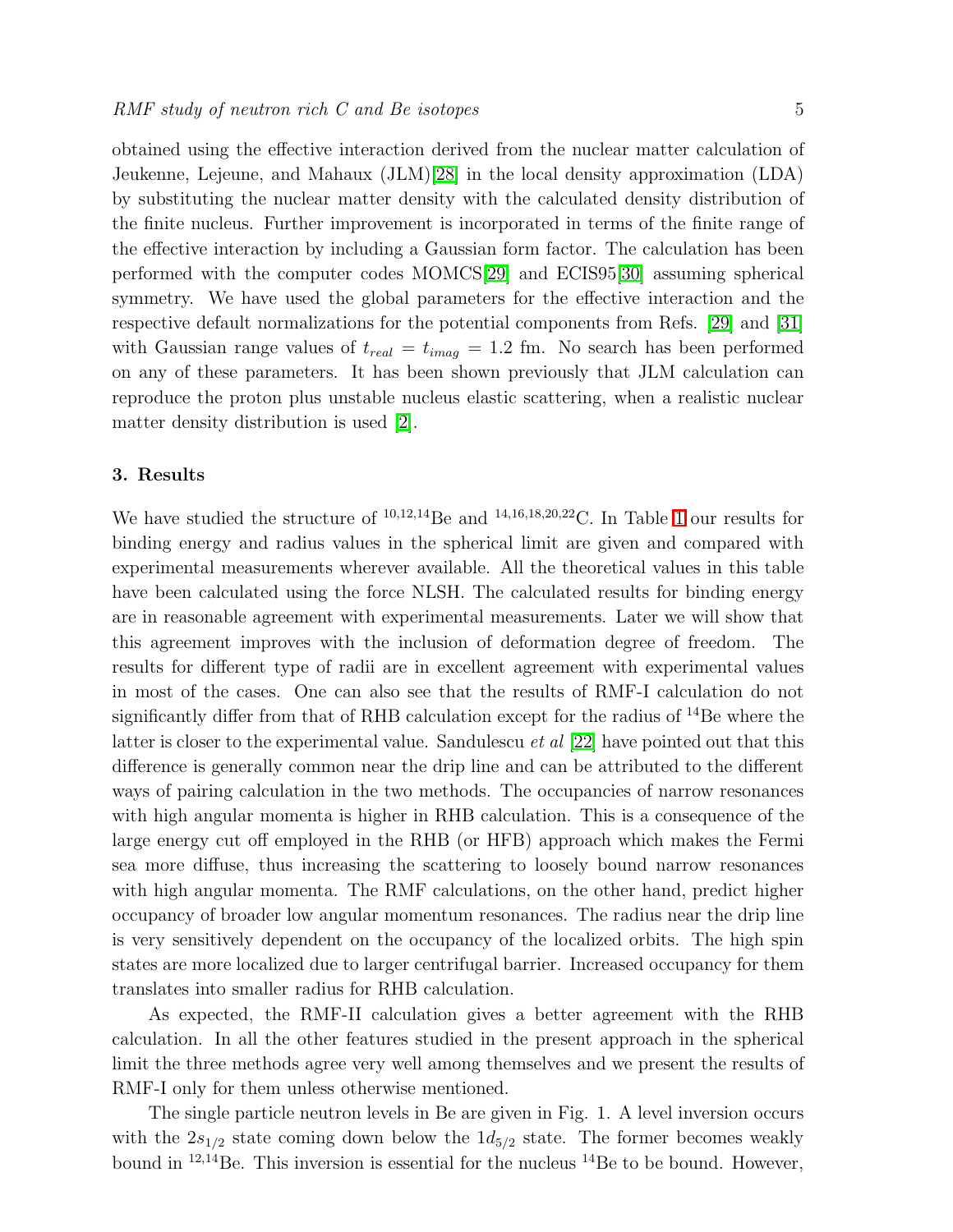neither the RMF+BCS scheme, nor the RHB approach can predict the parity inversion in neutron rich Be nuclei, which has been observed in  $^{11}$ Be. This inversion also could not be explained by a full scale shell model calculation[\[35\]](#page-9-31) and the authors of that work have suggested that the effect of three body forces should be included to explain the phenomenon. Although the RMF forces contain contributions from higher body forces, both the presently used parameterizations, i.e. NLSH and NL3 fail in this regard.

In Fig. 2, we plot the nucleon densities in  $^{12,14}$ Be for a spherical calculation in co-ordinate space as well as the RHB result. The RMF+BCS densities are indicated by the solid lines, and the RHB densities, by the dashed lines. The proton densities are very similar in both the nuclei. The neutron halo in <sup>14</sup>Be is clearly seen in both the calculations.

The calculated single particle levels in  $^{18,20,22}$ C are shown in Fig. 3. The RMF-I results are compared with those of RHB calculation. One can see that for the negative energy levels, the RMF+BCS calculation agrees very well with the more involved RHB approach. A difference between the single particle neutron structures of Be and C isotopes is readily seen. In C isotopes, the level inversion between the  $1d_{5/2}$  and the  $2s_{1/2}$  single neutron levels does not occur though the latter comes very close to the former. Another important difference is the binding energy of the last filled level. The  $2s_{1/2}$  state is bound by more than 3 MeV. Hence, the wave function of this state does not extend to a very large value unlike the results of calculation in  $^{14}$ Be and the predicted neutron radius is actually smaller than that expected for a halo nucleus.

The nucleon densities in  $^{16,18,20,22}$ C have been shown in Fig. 4. Once again, the results of the RMF+BCS and the RHB calculations agree very well. Both the calculations indicate that the neutron density distribution of  ${}^{20}C$  and  ${}^{22}C$  are not substantially different. This is another aspect of the fact that according to our calculation, the nucleus  ${}^{22}$ C does not have a two neutron halo. It has been suggested that the neutron number  $N=16$  is the new magic number in neutron rich nuclei. In the present work, the gap between the  $2s_{1/2}$  and the  $1d_{3/2}$  level comes out to be nearly 5 MeV in accordance with the above prediction.

To check whether the results in the present calculation depend on the particular force chosen, we have compared the results of the NLSH force with those of another similar nonlinear force, NL3. We have followed the procedure of RMF-I, *i.e.* performed a constant gap calculation with  $\Delta_n = \Delta_p = 0.2$ . As mentioned earlier, the agreement in the case of binding energy obtained with the NL3 force is poorer, particularly as the neutron number increases. Thus, in the case of  $^{12}$ Be, the predictions from NLSH and NL3 forces are 4.992 MeV and 5.086 MeV, respectively. Similarly, for <sup>22</sup>C, the corresponding values are 5.568 MeV and 5.662 MeV, respectively. However, the general pattern of the ground state properties, including the level inversion mentioned above, and the density are the same for both the forces.

In Fig. 5, the results of the model calculation for angular distribution of elastic scattering of  $12,14$ Be and  $20,22$ C from proton target in inverse kinematics with density distributions taken from the RMF calculation have been plotted. We have come across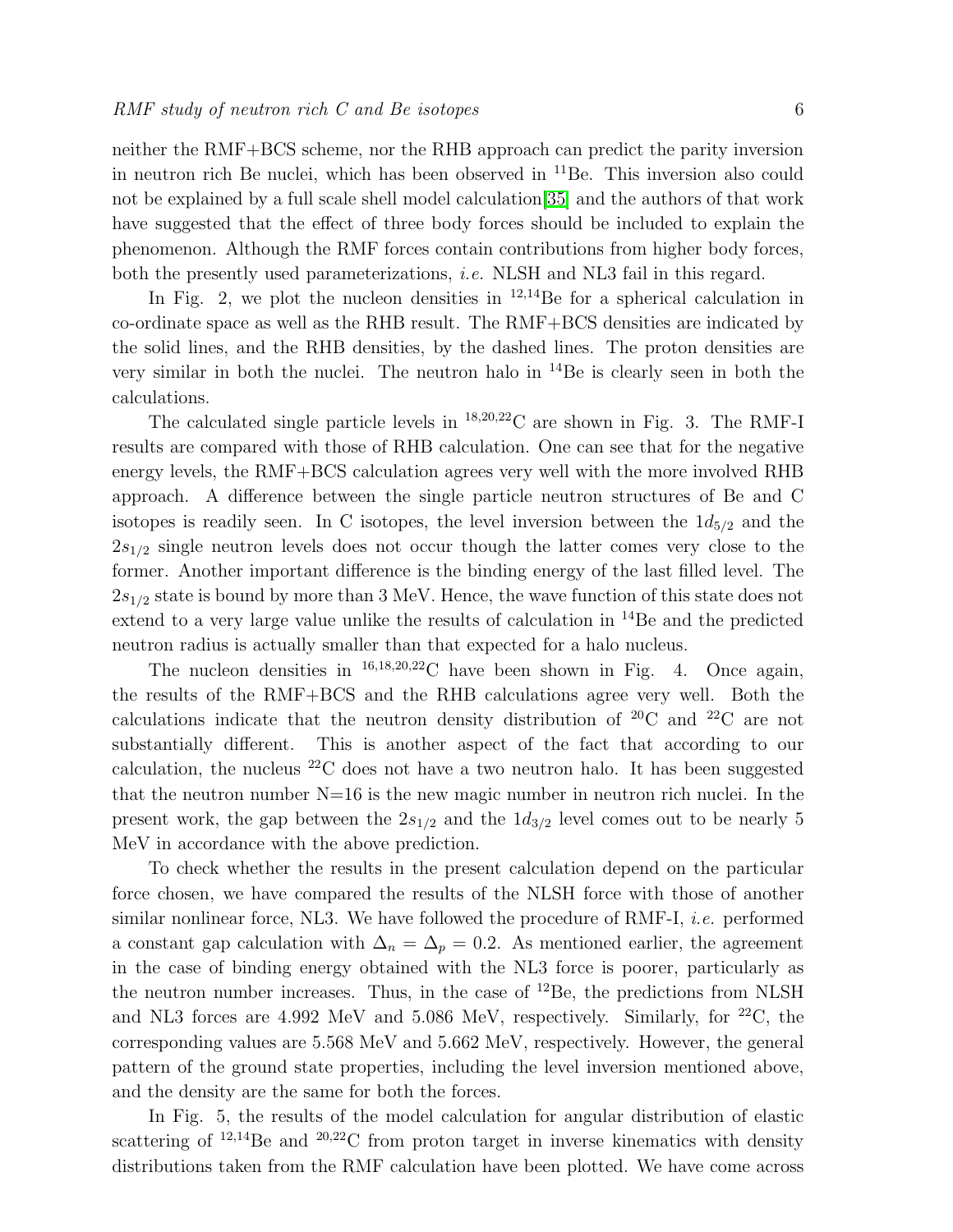only one experimental result for elastic scattering among all the nuclei, *viz.* for  $^{12}Be$ at an energy of 55A MeV[\[36\]](#page-10-0). For all the results above the energy is taken to be 55A MeV. The theoretical results are compared with the experimental data taken from [\[36\]](#page-10-0). As is apparent from the above discussion, the density patterns obtained from RMF and RHB calculation are very similar. Hence, we find that the scattering cross sections obtained using those density profiles are nearly identical in the two cases and have shown the scattering cross section in the RMF approach only. One can see that the trend of the scattering angular distribution can be satisfactorily explained by the present calculation without any further adjustment of the parameters of the effective interaction. No other experimental data is available for elastic proton scattering for the nuclei studied in the present work. In Fig. 6, we have plotted the total cross sections for elastic proton scattering in inverse kinematics. The beam energy in each case is 55A MeV. The smooth lines show the  $A^{2/3}$  behaviour. Although in both the chains, the calculated values show an increase over the  $A^{2/3}$  behaviour, one can see that for <sup>14</sup>Be, there is a large increase in the total cross section over the corresponding value for  $^{12}$ Be. In the case of C nuclei, the rise is more gradual, even for  ${}^{20}C^{-22}C$ . This smooth rise in the cross section is due to the fact that our calculation does not predict a two neutron halo in <sup>22</sup>C. Thus an experimental measurement of total elastic scattering cross section can verify the presence or absence of two neutron halo in the dripline Be and C isotopes.

We have also studied the nuclei for deformation in RMF-I and RMF-II formalism. The nuclei  $^{12}$ Be and  $^{14,22}$ C are found to be spherical in agreement with the fact that the neutron number  $N=8$  and  $N=16$  are magic numbers. In this regard, our calculation agrees with the RHB results of Lalazissis et al [\[12\]](#page-9-11). We also have observed <sup>14</sup>Be to be spherical. All the other nuclei show varying degree of deformation. The results of our calculation for binding energy and quadrupole deformation after the inclusion of deformation are presented in Table 2. For deformed nuclei, the calculation selfconsistently converges to the two coexistent minima, prolate and oblate, according as one starts with a positive or a negative initial deformation. One can see that in all these nuclei, the agreement between the calculated binding energy and experimental measurements improve for deformed solutions. Also, in most cases the proton and neutron deformation are substantially different from each other. In all the deformed nuclei studied, solutions for prolate and oblate deformation are very close in energy. We find that our results agree with that of the deformed RHB calculation of [\[12\]](#page-9-11) except in a few cases as discussed. The nucleus  ${}^{10}$ Be, which has not been studied in Ref. [\[12\]](#page-9-11), comes out to be strongly deformed. Here, the proton deformation is much larger than the corresponding neutron one. In  $^{14}$ Be, because of the level inversion, the last two neutrons occupy the  $2s_{1/2}$  level instead of the deformation driving  $\Omega = 5/2$  orbital of the  $1d_{5/2}$  level as expected from level ordering observed near stability valley. Hence its ground state comes out to be spherical in contrast to Ref. [\[12\]](#page-9-11), where the ground state is obtained as strongly deformed. In  ${}^{16}C$ , the prolate and the oblate solutions come out to be nearly degenerate. This was observed in Ref.  $[12]$  also. Similarly, in <sup>18</sup>C, although the ground state comes out to be prolate, the binding energy of the oblate solution is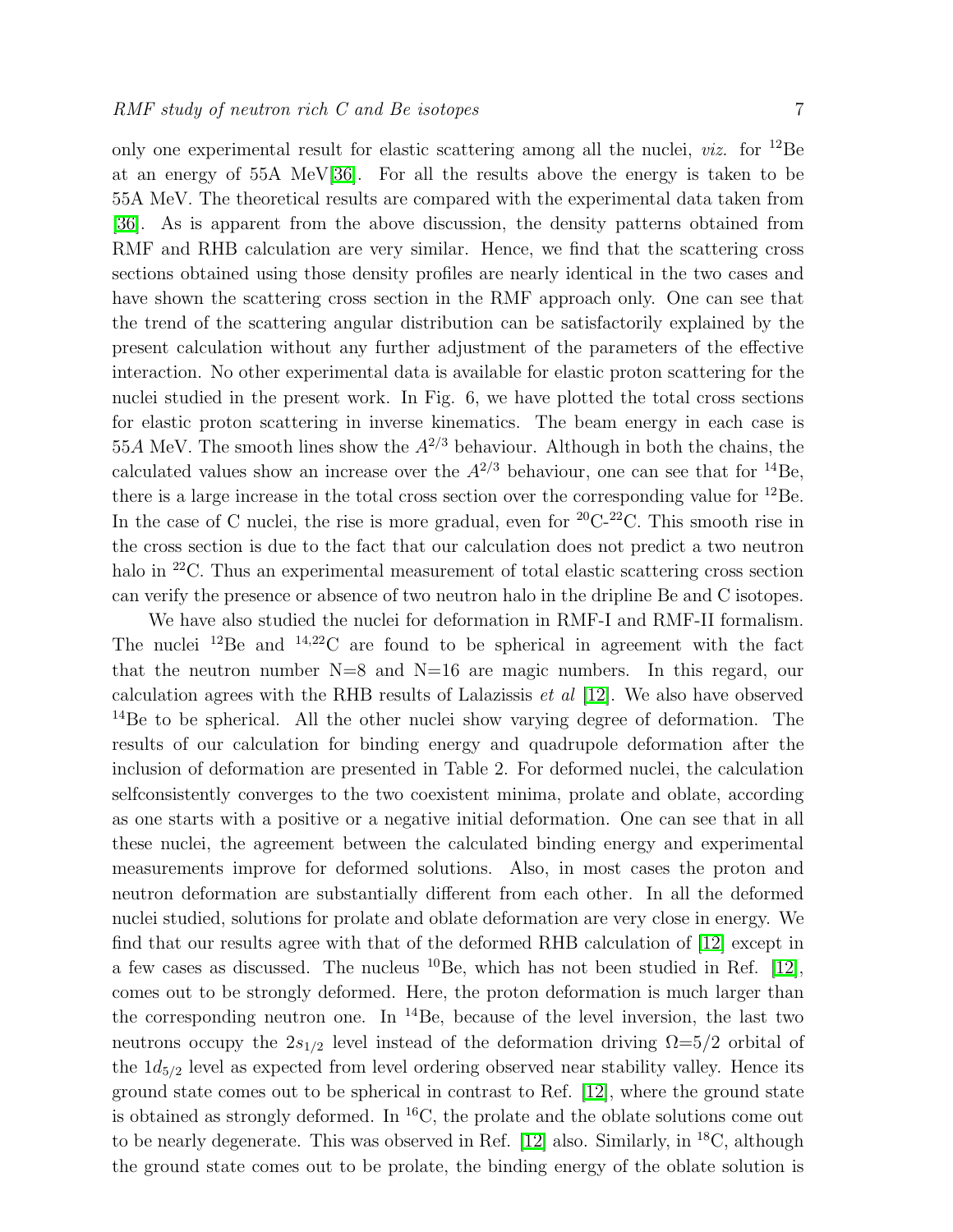only about 150 keV less. The nucleus  ${}^{20}$ C is again observed to be oblate. In contrast, the deformed RHB calculation [\[12\]](#page-9-11) suggests that both  $^{18,20}$ C are oblate in their ground states. Lalazissis et al have noted that because of the close lying self-consistent minima, it is not always possible for the mean field theories to accurately predict the sign of the deformation. In all the deformed C isotopes, proton distribution is very weakly deformed while the neutron distribution, except for the case of the prolate solution in  $20^{\circ}$ C, show moderate to large deformation. For comparison with the density obtained in the spherical solution, we plot in Fig. 7, the monopole  $(L=0)$  and the quadrupole  $(L=2)$ components of the neutron and proton densities in <sup>16</sup>C from the deformed calculation as well as the densities obtained in the spherical approach, both using RMF-I. One can see that the monopole components of the deformed distribution is similar to the spherical results except at the core where the latter is slightly depressed for neutrons. At larger distances the neutron distribution has a substantial contribution coming from the quadrupole component.

To check whether the disagreement in the ground state shape in <sup>14</sup>Be between the present calculation and [\[12\]](#page-9-11) is due to the different force used or the essentially different methods adopted, we have employed the NL3 force in our calculation. In the resultant prolate solution, the proton distribution is nearly spherical. On the other hand, the neutron distribution shows a prolate deformation with  $\beta_{2n} = 0.16$  which corresponds to a small mass deformation  $\beta_2 = 0.11$ . In comparison, the RHB calculation of Lalazissis *et al* [\[12\]](#page-9-11), have predicted a very large mass deformation (nearly 0.4). One of the reasons of this large difference may be the fact that the RHB calculation, as mentioned earlier, involves a large number of positive energy levels while the RMF+BCS calculation includes only a few levels around the Fermi energy.

Overall, we find that our results for binding energy and radii in all the C isotopes studied in the present calculation are in better agreement with experimental or empirical values than the oscillator basis calculation[\[9\]](#page-9-8) which uses the forces NLSH or TM1. In <sup>22</sup>C, because of the new magic number  $N=16$ , our calculations predict a spherical ground state. It is also better than or comparable to other relativistic calculations[\[5,](#page-9-4) [7,](#page-9-6) [12\]](#page-9-11) in oscillator basis in the Be isotopes using various forces in this regard. For example, the deformation values obtained in Carbon isotopes in the present approach are more in agreement with the RHB results than the oscillator basis calculations. Thus we may conclude that near the drip line co-ordinate space calculation in many cases is better than basis expansion approach and is comparable to the more involved RHB approach.

#### 4. Summary and Conclusions

The structure of neutron-rich C and Be nuclei have been studied in co-ordinate space RMF calculation and compared with results of RHB approach. The position of the neutron drip line is correctly predicted in both the elements. In Be isotopes, the  $\nu 2s_{1/2}$ level comes below the  $\nu 1d_{5/2}$  level, providing the drip line nucleus <sup>14</sup>Be with a two neutron halo. On the other hand, in  $^{22}C$ , this inversion does not occur. Moreover,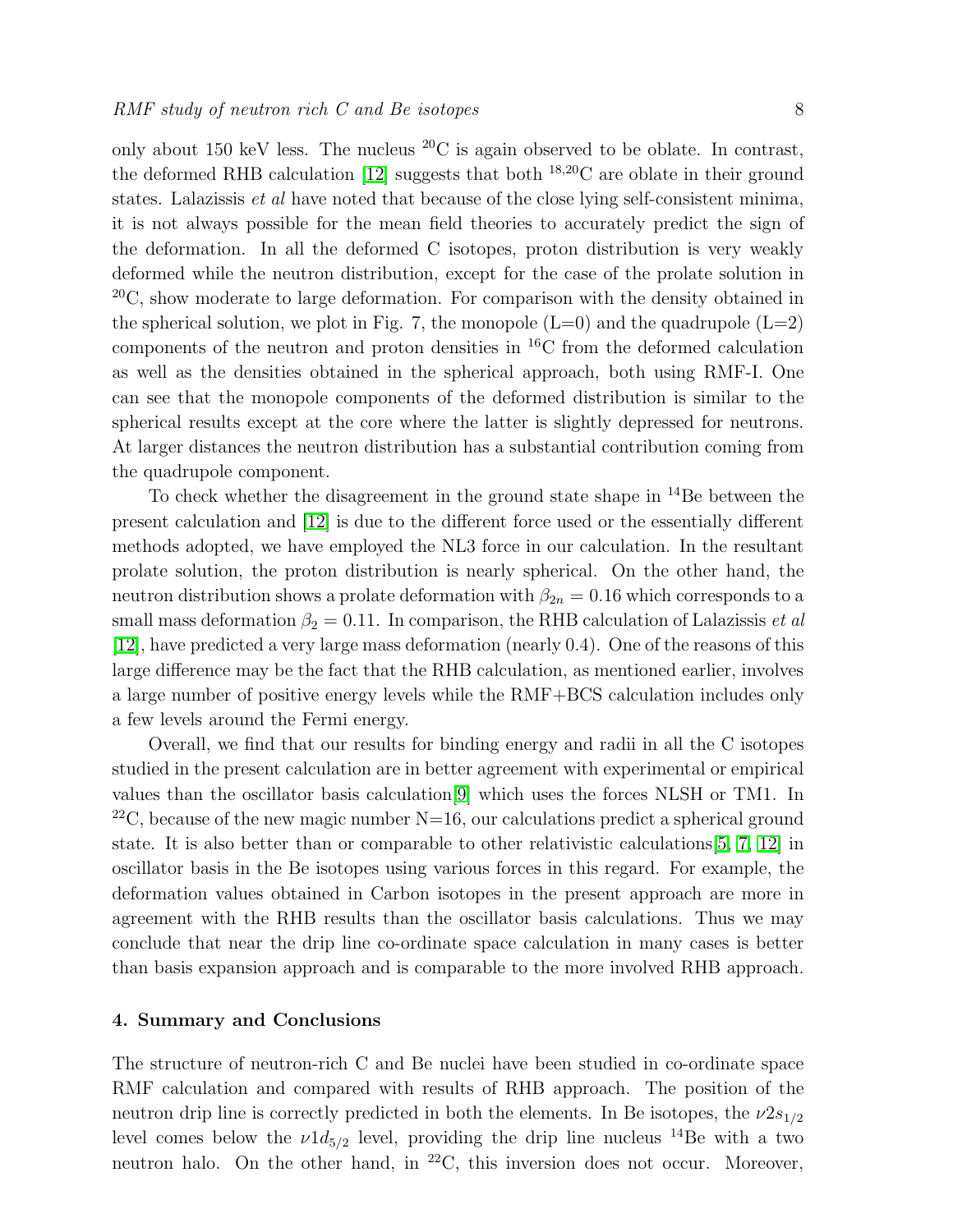in <sup>22</sup>C the last filled level is bound by about more than 3 MeV and there is no twoneutron halo. The much simpler RMF+BCS approach agrees very well with the RHB results. The densities calculated have been used to construct optical model potentials for proton scattering. The calculated differential cross section for elastic proton scattering in inverse kinematics compares favourably with experiment. The total elastic scattering cross section values for different nuclei have also been calculated. It shows a sudden increase at the neutron halo nucleus  $^{14}$ Be. We have also studied the effect of including the deformation degree of freedom. The nuclei  $^{10}$ Be and  $^{16,18,20}$ C come out to be deformed. The agreement of the prediction for ground state binding energy with experimental measurement improves substantially with the inclusion of deformation. Here again, the agreement with deformed RHB calculation is noteworthy. In many cases, the co-ordinate space calculations are seen to be better than basis expansion approach.

#### Acknowledgment

A part of the calculation was done using the computer facilities provided under the DSA Programme by the University Grants Commission, New Delhi.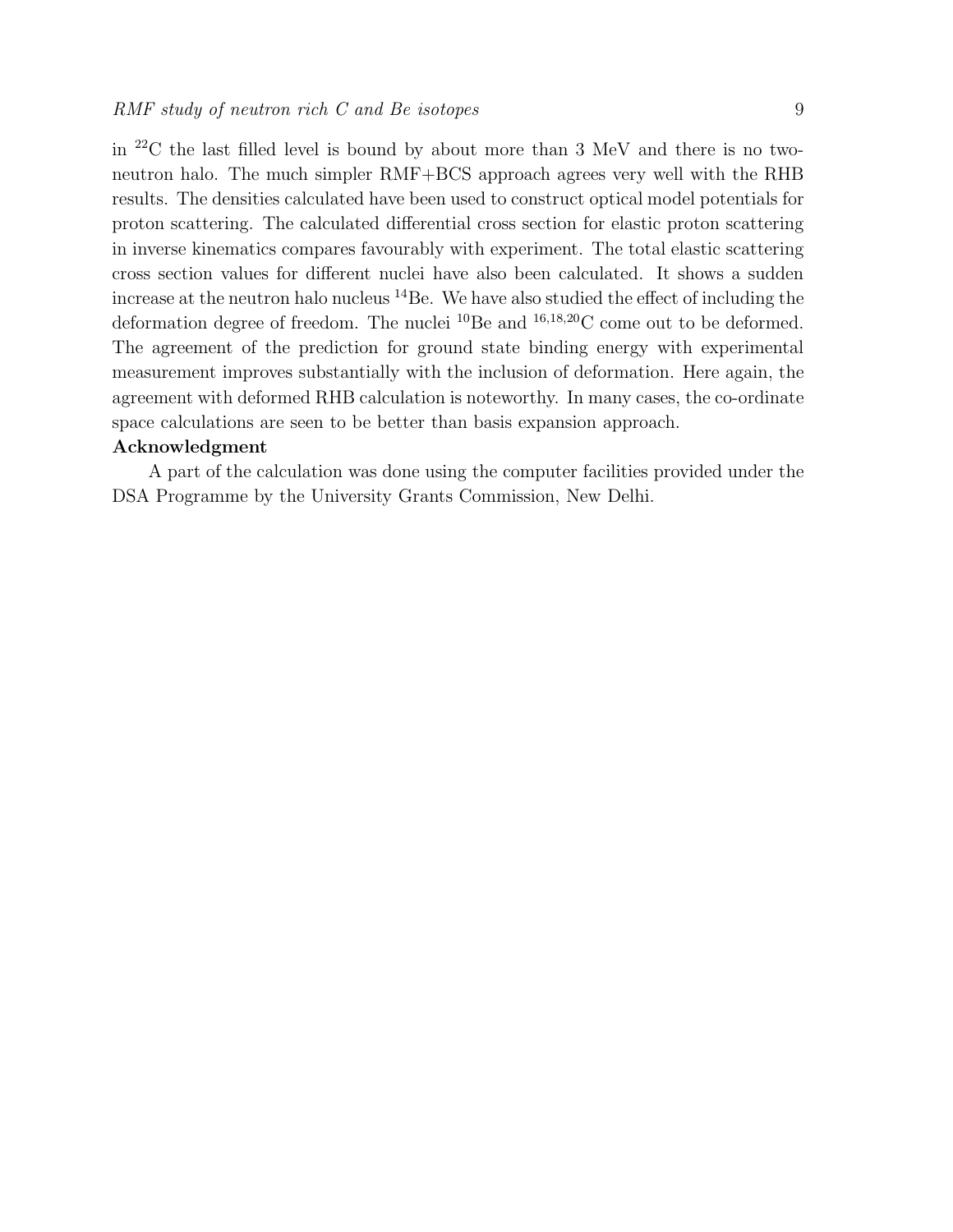## <span id="page-9-0"></span>References

- <span id="page-9-1"></span>[1] See *e.g.* Jonson B 2004 *Phys. Rep.* 389 1 and references therein.
- <span id="page-9-2"></span>[2] Alamanos N and Roussel-Chomaz P 1996 *Ann. Phys. Fr.* 21 601
- <span id="page-9-3"></span>[3] Ozawa, A, Kobayashi T, Suzuki T, Yoshida K, Tanihata I 2000 *Phys. Rev. Lett.* 84 5493
- [4] See *e.g.* Sagawa H and Toki H 1987 *J. Phys. G: Nucl. Part. Phys.* 13 453 Li X and Heenen P -H 1996 *Phys. Rev.* C 54 1617 Shen Y -S and Ren Z 1996 *Phys. Rev.* C 54 1158 Bai X and Hu J 1997 *Phys. Rev.* C 56 1410 Bai X and Hu J 1997 *Phys. Lett.* 395B 151
- <span id="page-9-5"></span><span id="page-9-4"></span>[5] Patra S K 1993 *Nucl. Phys.* A559 173 (1993)
- <span id="page-9-6"></span>[6] Ren Z, Xu G, Chen B, Ma Z and Mittig X 1995, *Phys. Lett.* 351B, 11 Ren Z, Mittig W, Chen B, Ma Z, Auger G and Xu G 1995 *Phys. Rev.* C 52, R1764
- <span id="page-9-7"></span>[7] Ren Z, Zhu Z Y, Cai Y H and Xu G 1996 *Nucl. Phys.* A605 75
- <span id="page-9-8"></span>[8] Gmuca S 1997 *Acta. Phys. Hung. N.S.* 6 99
- <span id="page-9-9"></span>[9] Sharma M M, Mythili S, and Farhan A R 1999 *Phys. Rev.* C 59 1379
- <span id="page-9-10"></span>[10] Sugahara Y, Sumiyoshi K, Toki H, Ozawa A and Tanihata I 1996 *Prog. Theor. Phys. (Kyoto)* 96, 1165
- <span id="page-9-11"></span>[11] Lalazissis G A, König J and Ring P 1997 *Phys. Rev.* C55 540
- <span id="page-9-12"></span>[12] Lalazissis G A, Vretenar D and Ring P 2004 *Eur. Phys. J.* A 22 37
- <span id="page-9-13"></span>[13] Poschl W, Vretenar D, Lalazissis G A, and Ring P 1997 , *Phys. Rev. Lett.* 79, 3841 Meng J, Zhou S -G and Tanihata I 2002 *Phys. Lett.* 532B, 209
- [14] Duerr H -P 1955 *Phys. Rev.* 103 469 Boguta J and Bodmer A R 1977 *Nucl. Phys.* A292 413 Serot B D and Walecka J D 1979 *Phys. Lett.* 87B 172
- <span id="page-9-15"></span><span id="page-9-14"></span>[15] See *e.g.* Ring P 1996 *Prog. Part. Nucl. Phys.* 37 193
- <span id="page-9-16"></span>[16] Meng J and Ring P 1996 *Phys. Rev. Lett.* **77** 3963 Meng J, Pöschl W and Ring P 1997 *Z. Phys.* A 358 123
- <span id="page-9-17"></span>[17] Niksić T, Vretenar D and Ring P 2002 *Phys. Rev.* C 66 064302 Lalazissis G A, Niksić T, Vretenar D and Ring P 2005 *Phys. Rev.* C 71 024312
- [18] See *e.g.* Furnstahl R J and Serot B D 2000 *Nucl. Phys.* A 663&664 513c Furnstahl R J and Serot B D 2000 *Nucl. Phys.* A671 447 Furnstahl RJ 2004 *Lect. Notes Phys.* 641, 1
- <span id="page-9-19"></span><span id="page-9-18"></span>[19] Gambhir Y K, Ring P and Thimet A 1990 *Ann. Phys., NY* 198 132
- <span id="page-9-21"></span>[20] Sandulescu N, Van Giai N, Liotta R J 2000 *Phys. Rev.* C 61 061301
- <span id="page-9-20"></span>[21] See *e.g.* Hemlatha M, Bhagwat A, Shrivastava A, Kailas S and Gambhir Y.K. 2004 *Phys. Rev.* C 70 044320
- <span id="page-9-22"></span>[22] Sandulescu N, Geng L S, Toki H and Hillhouse G 2003 *Phys. Rev.* C 68 054323
- <span id="page-9-23"></span>[23] Pöschl W, Vretenar D and Ring P 1997 *Comp. Phys. Comm.* **103** 217
- <span id="page-9-24"></span>[24] Berger J F, Girod M and Gogny D, *Nucl. Phys.* A428, 32 (1984)
- <span id="page-9-25"></span>[25] Gangopadhyay G 1999 *Phys. Rev.* C. 59, 2541
- <span id="page-9-26"></span>[26] Sharma M M, Nagarajan M A, and Ring P 2003 *Phys. Lett.* 312B, 377
- <span id="page-9-27"></span>[27] Frois B and Papanicolas C N 1987 *Ann. Rev. Nucl. Part. Sci.* 37 133
- <span id="page-9-28"></span>[28] Jeukenne J P, Lejeune A and Mahaux C 1974 *Phys. Rev.* C 141391
- <span id="page-9-29"></span>[29] Baugei E, Commissariat a l'Energie Atomique, Bruyeres-Le-Chatel, France, v 1.01.
- <span id="page-9-30"></span>[30] Raynal J 1994 CEA report no. CEA-N-2772
- <span id="page-9-32"></span>[31] Bauge E, Delaroche J P and Girod M 2001 *Phys. Rev.* C 63, 024607
- <span id="page-9-33"></span>[32] Audi G, Wapstra A H and Thibault C 2003 *Nucl. Phys.* A729 337
- <span id="page-9-34"></span>[33] Osawa A, Suzuki T and Tanihata I 2002 *Nucl. Phys.* A 693 32
- <span id="page-9-31"></span>[34] Liatard E *et al* 1990 *Europhys. Lett.* 13 401
- [35] Frossén C, Navrátil P, Ormand W E and Caurier E 2004 Arxiv Nuc. Th. 0412049.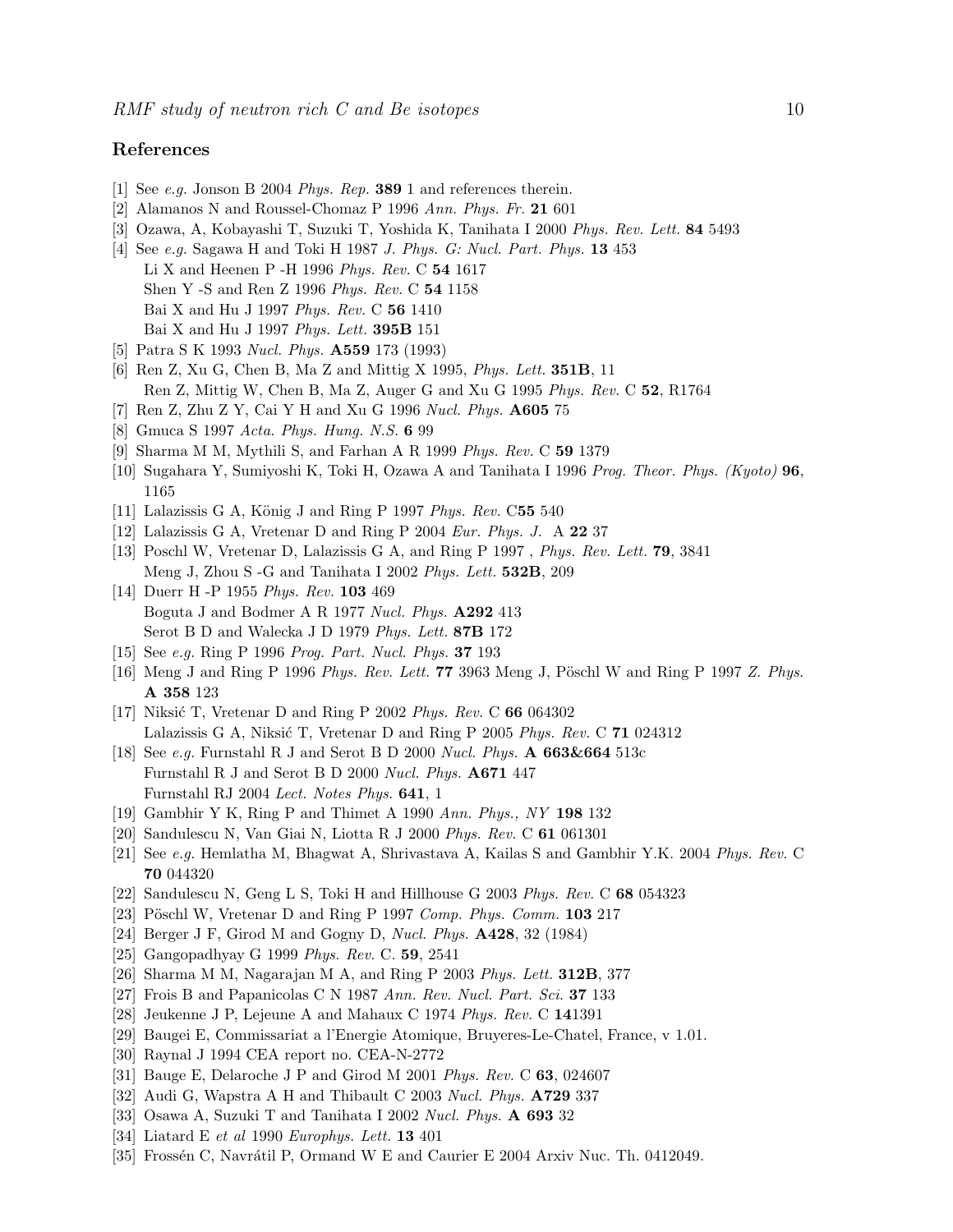<span id="page-10-0"></span>[36] Korsheninnikov A A *et al* 1995 *Phys. Lett.* 343B, 53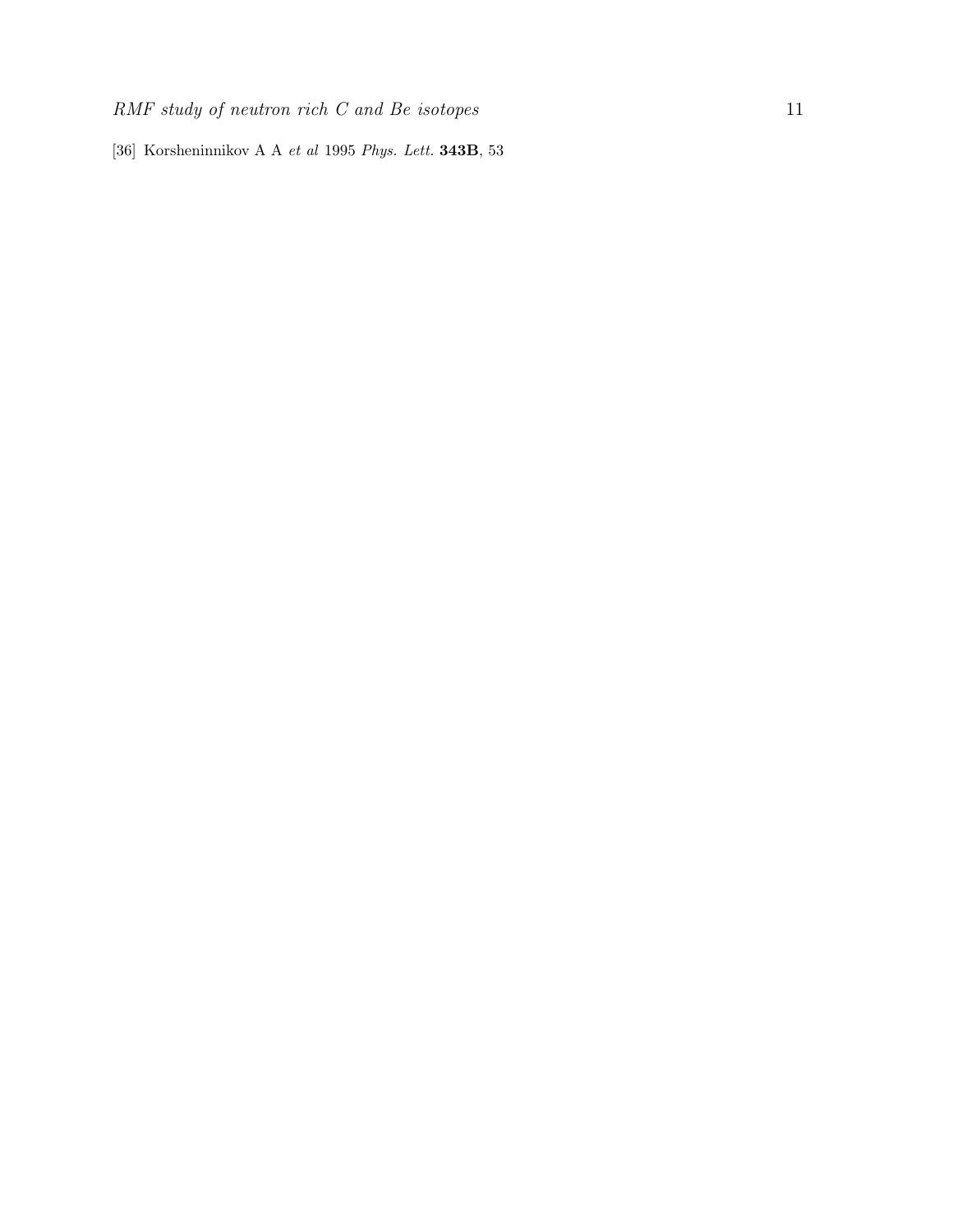| $\overline{A}_{Z}$  |            | B.E./A(MeV)        | Radius(fm)     |             |                    |
|---------------------|------------|--------------------|----------------|-------------|--------------------|
|                     |            |                    | $\mathrm{r}_p$ | ${\rm r}_n$ | $\mathrm{r}_{rms}$ |
| $^{10}Be$           | Expt.      | 6.498              |                |             | 2.30(2)            |
|                     | RMF-I      | 6.192              | 2.19           | 2.42        | 2.33               |
|                     | RMF-II     | 6.192              | 2.19           | 2.42        | 2.33               |
|                     | <b>RHB</b> | 6.188              | 2.19           | 2.42        | 2.33               |
| $^{12}Be$           | Expt.      | 5.721              |                |             | 2.59(6)            |
|                     | RMF-I      | 5.855              | 2.26           | 2.73        | 2.58               |
|                     | RMF-II     | 5.847              | 2.26           | 2.72        | 2.58               |
|                     | <b>RHB</b> | 5.845              | 2.26           | 2.72        | 2.58               |
| ${}^{14}Be$         | Expt.      | 4.994              |                |             | 3.16(38)           |
|                     | RMF-I      | 4.992              | 2.27           | 4.04        | 3.62               |
|                     | $RMF-II$   | 4.985              | 2.27           | 4.05        | 3.63               |
|                     | <b>RHB</b> | 4.955              | 2.27           | 3.69        | 3.35               |
| $^{14}$ C           | Expt.      | 7.520              |                | 2.70(10)    | 2.30(7)            |
|                     | RMF-I      | 7.616              | 2.37           | 2.56        | 2.48               |
|                     | RMF-II     | 7.616              | 2.38           | 2.56        | 2.48               |
|                     | <b>RHB</b> | 7.612              | 2.38           | 2.56        | 2.48               |
| ${}^{16}C$          | Expt.      | 6.922              |                | 2.89(9)     | 2.70(3)            |
|                     | RMF-I      | 6.780              | 2.39           | 2.93        | 2.74               |
|                     | RMF-II     | 6.765              | 2.39           | 2.88        | 2.71               |
|                     | <b>RHB</b> | 6.765              | 2.39           | 2.85        | 2.69               |
| ${}^{18}C$          | Expt.      | 6.426              |                | 3.06(29)    | 2.82(4)            |
|                     | RMF-I      | 6.220              | 2.41           | 3.04        | 2.84               |
|                     | RMF-II     | 6.211              | 2.41           | 3.02        | 2.82               |
|                     | <b>RHB</b> | 6.206              | 2.41           | 3.01        | 2.82               |
| ${}^{20}\mathrm{C}$ | Expt.      | 5.959              |                |             | 2.98(5)            |
|                     | RMF-I      | 5.843              | 2.43           | 3.16        | 2.96               |
|                     | RMF-II     | 5.844              | 2.43           | 3.12        | 2.93               |
|                     | <b>RHB</b> | 5.843              | 2.43           | 3.12        | 2.93               |
| ${}^{22}C$          | Expt.      | 5.440 <sup>1</sup> |                |             |                    |
|                     | $RMF-I$    | 5.568              | 2.45           | 3.38        | 3.15               |
|                     | RMF-II     | 5.568              | 2.45           | 3.38        | 3.15               |
|                     | <b>RHB</b> | 5.565              | 2.45           | 3.36        | 3.14               |

<span id="page-11-0"></span>Table 1. Binding energy and radius in Be and C isotopes in the spherical approach for NLSH force. Experimental binding energy values are from the compilation [\[32\]](#page-9-32). Experimental r.m.s. radii values are from [\[33\]](#page-9-33) and are results of Glauber model analysis in the optical limit. Experimental neutron radii for C isotopes are from [\[34\]](#page-9-34).

<sup>1</sup> Estimated value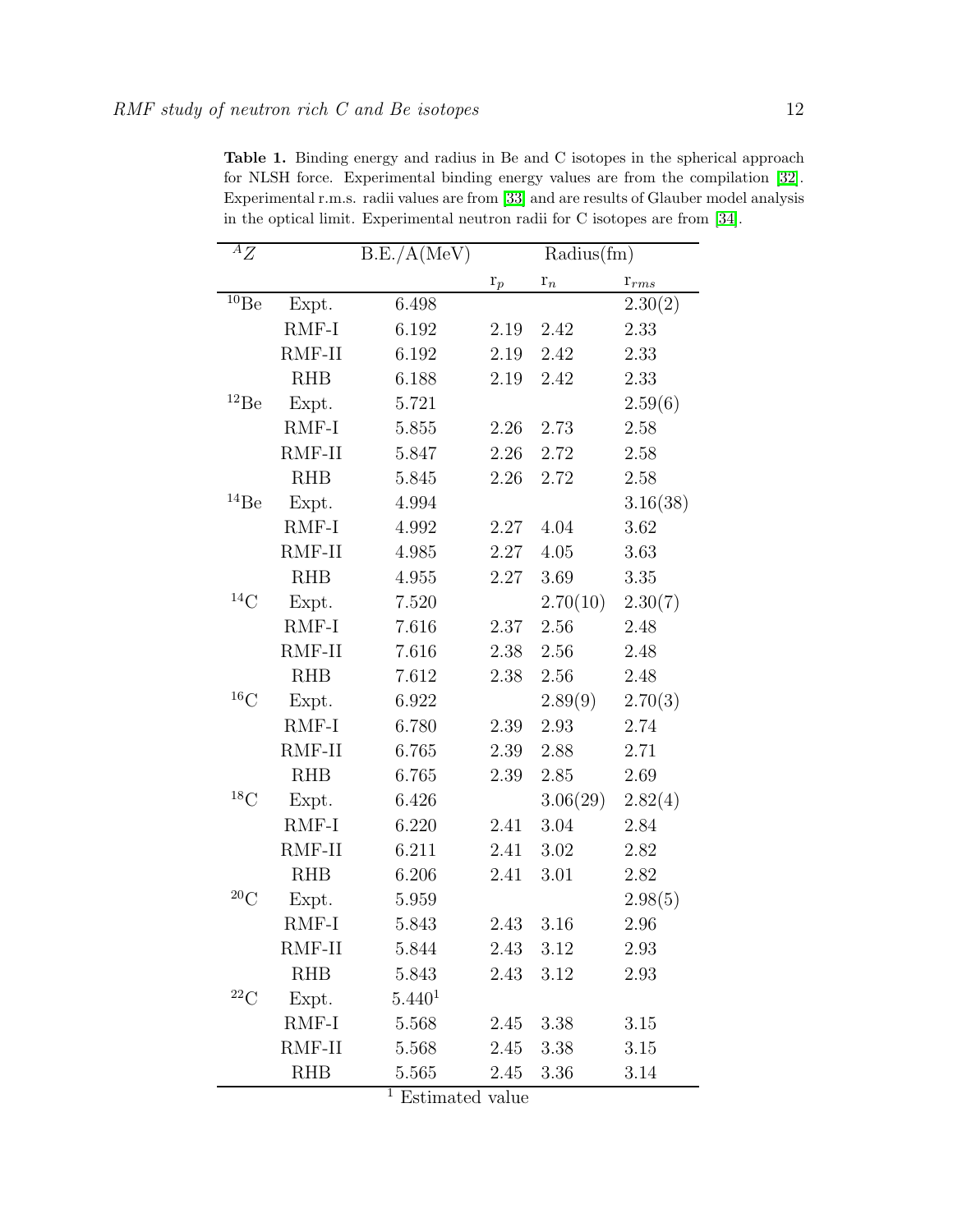| <b>Nucleus</b>     |              |              | $RMF-I$   |        | RMF-II       |              |           |        |
|--------------------|--------------|--------------|-----------|--------|--------------|--------------|-----------|--------|
|                    | $\beta_{2p}$ | $\beta_{2n}$ | $\beta_2$ | B.E./A | $\beta_{2p}$ | $\beta_{2p}$ | $\beta_2$ | B.E./A |
|                    |              |              |           | MeV    |              |              |           | MeV    |
| ${}^{10}\text{Be}$ | 0.36         | 0.14         | 0.23      | 6.398  | 0.37         | 0.14         | 0.23      | 6.415  |
|                    | $-0.24$      | $-0.16$      | $-0.19$   | 6.365  | $-0.25$      | $-0.17$      | $-0.20$   | 6.372  |
| ${}^{16}C$         | 0.08         | 0.46         | 0.32      | 6.888  | $-0.11$      | $-0.24$      | $-0.19$   | 6.904  |
|                    | $-0.11$      | $-0.24$      | $-0.19$   | 6.879  | 0.08         | 0.47         | 0.32      | 6.902  |
| ${}^{18}C$         | 0.09         | 0.40         | 0.30      | 6.387  | 0.09         | 0.39         | 0.29      | 6.375  |
|                    | $-0.12$      | $-0.39$      | $-0.30$   | 6.381  | $-0.11$      | $-0.37$      | $-0.28$   | 6.365  |
| ${}^{20}C$         | $-0.11$      | $-0.30$      | $-0.25$   | 5.968  | $-0.12$      | $-0.31$      | $-0.25$   | 5.983  |
|                    | 0.04         | 0.14         | 0.11      | 5.865  | 0.03         | 0.12         | 0.09      | 5.865  |

Table 2. Calculated binding energy and deformation( $\beta$ ) in Be and C isotopes. NLSH force has been used.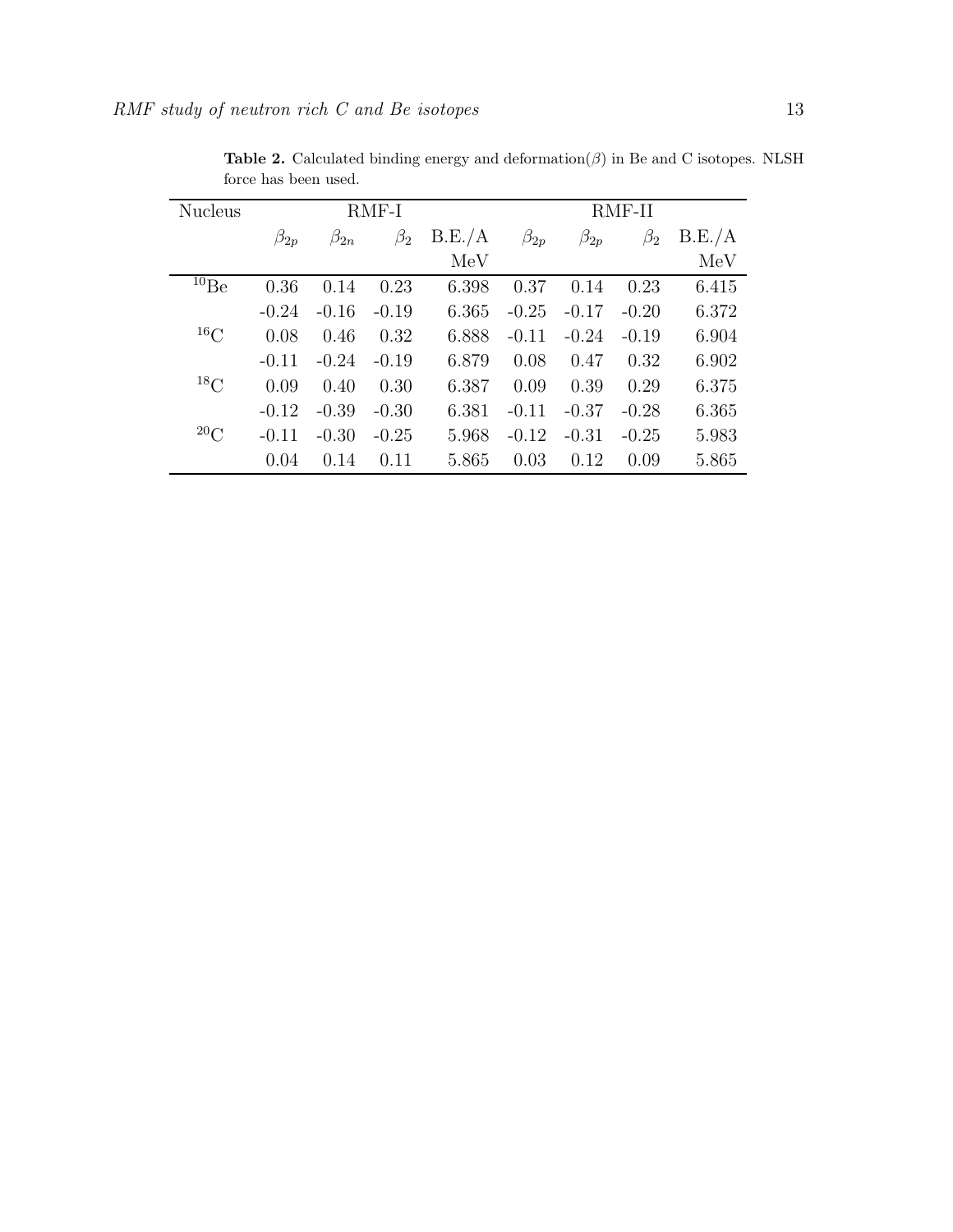## List of Figure captions

Fig. 1 : Calculated single particle neutron states in  $^{10,12,14}$ Be in the spherical approximation. See text for details.

Fig. 2 : Calculated proton and neutron densities in  $^{12,14}$ Be in the spherical approximation. Neutron and proton densities are indicated by N and P, respectively. The solid (dashed) line represents results of RMF+BCS(RHB) calculations.

Fig. 3 : Calculated single particle neutron states in  $^{18,20,22}$ C in the spherical approximation.

Fig. 4 : Calculated proton and neutron densities in  $^{16,18,20,22}$ C in the spherical approximation. See caption of Fig. 2 for details.

Fig 5. : Partial cross section for the elastic proton scattering in inverse kinematics. Energy of the projectile is 55A MeV. Theoretical results are connected by the solid line. Experimental values are from [\[36\]](#page-10-0).

Fig 6 : Total cross section for elastic proton scattering of different C and Be nuclei in inverse kinematics studied in the present work.

Fig. 7 : Neutron and proton densities obtained in deformed and spherical calculation in <sup>16</sup>C. Neutron and proton densities are indicated by N and P, respectively. See text for details.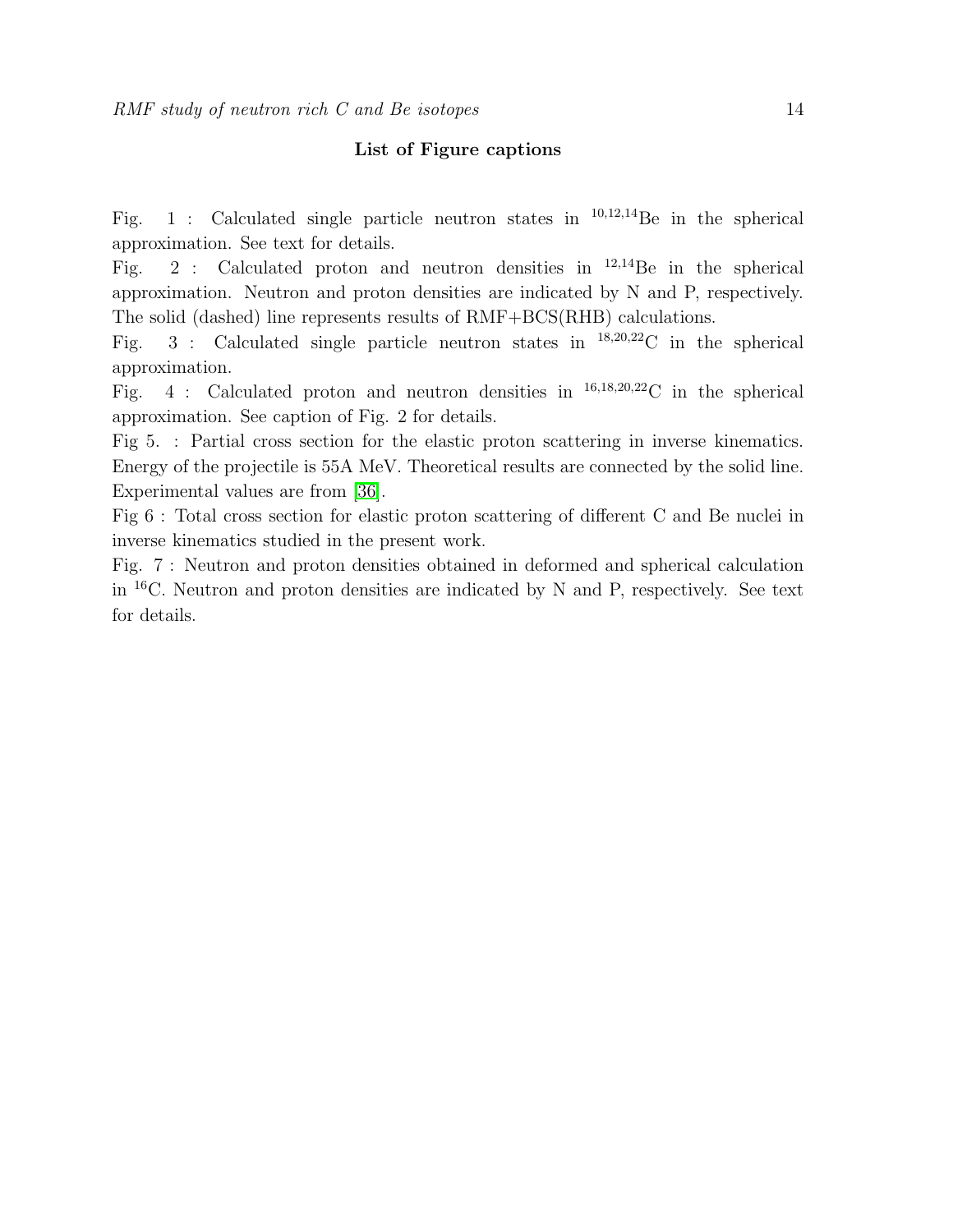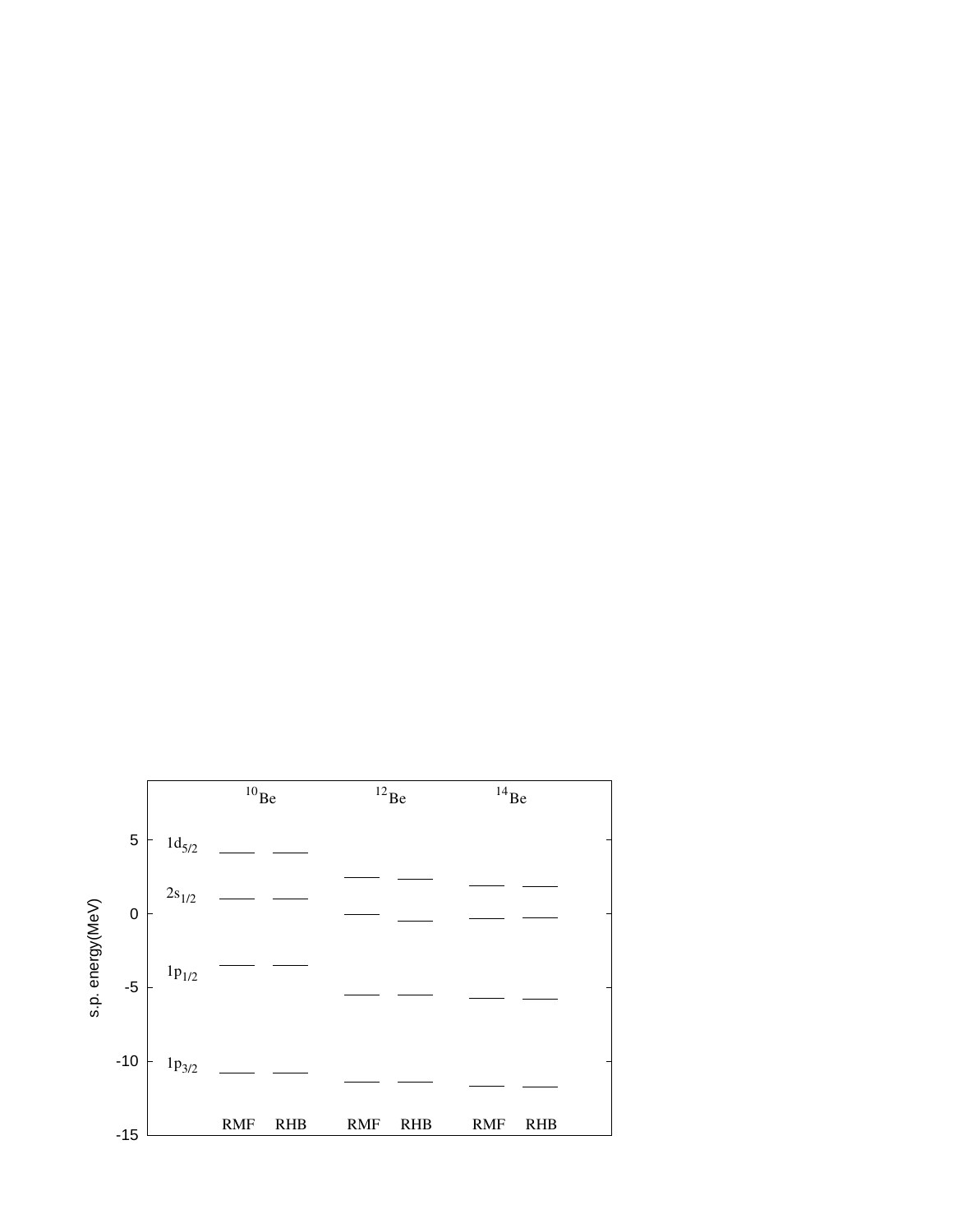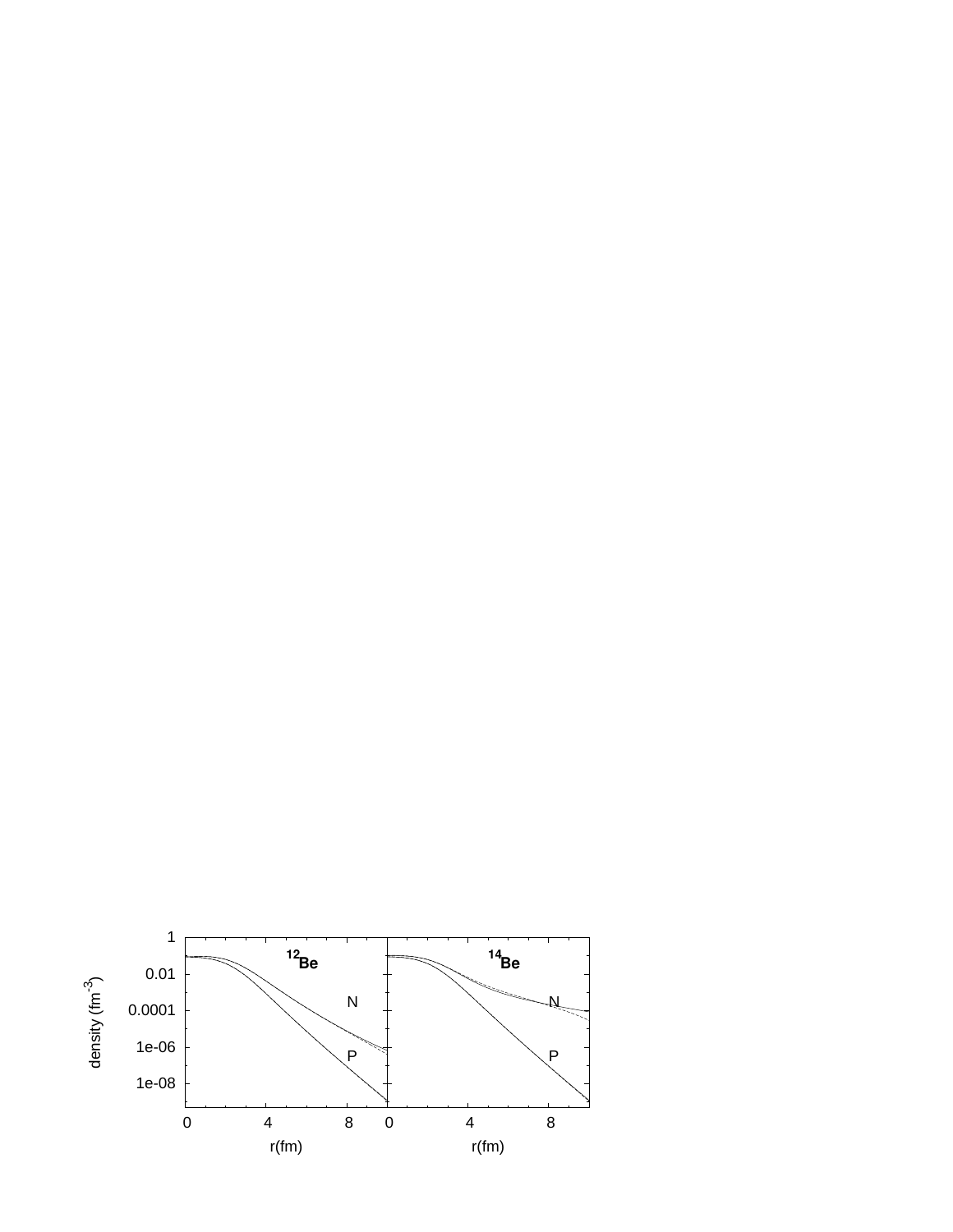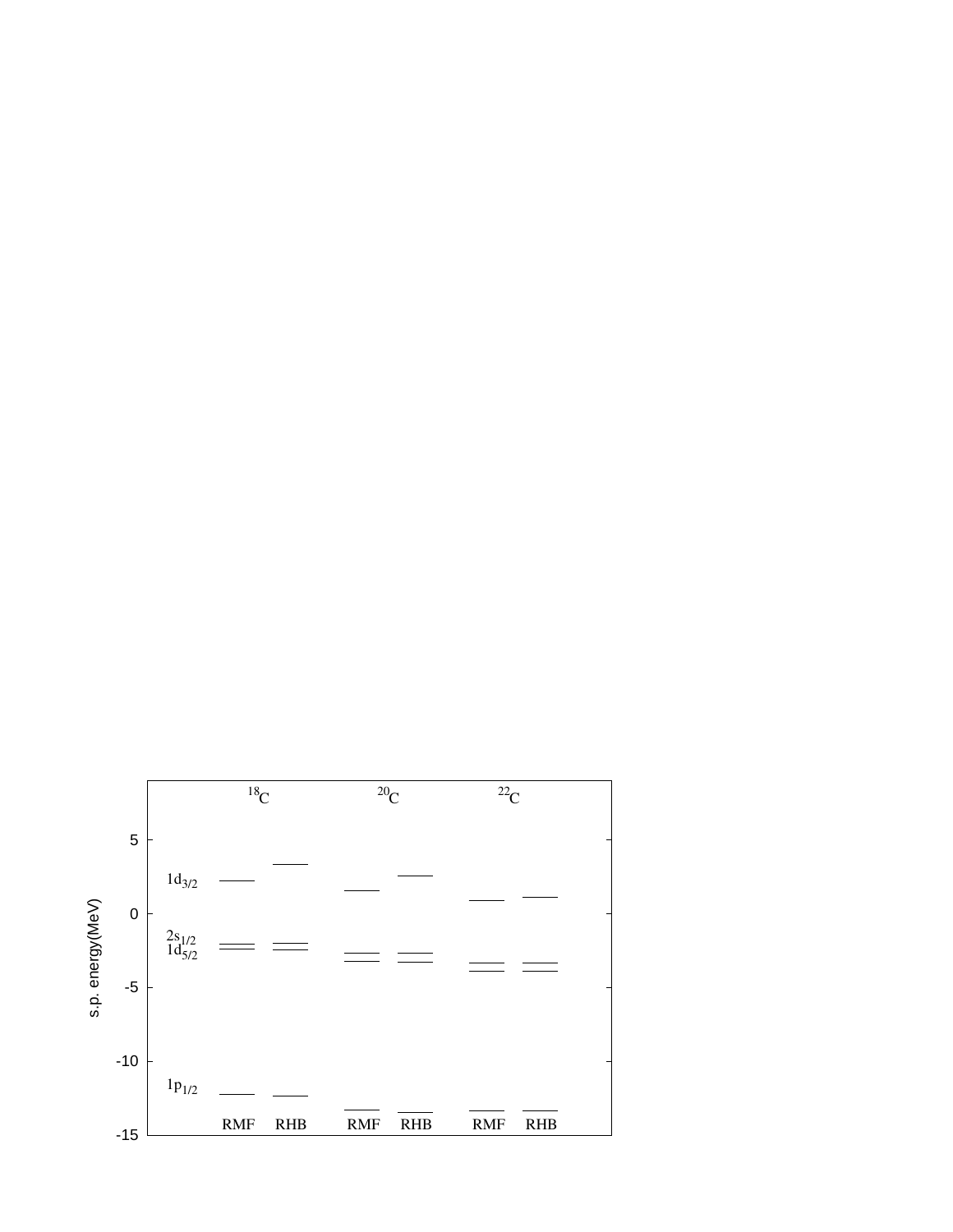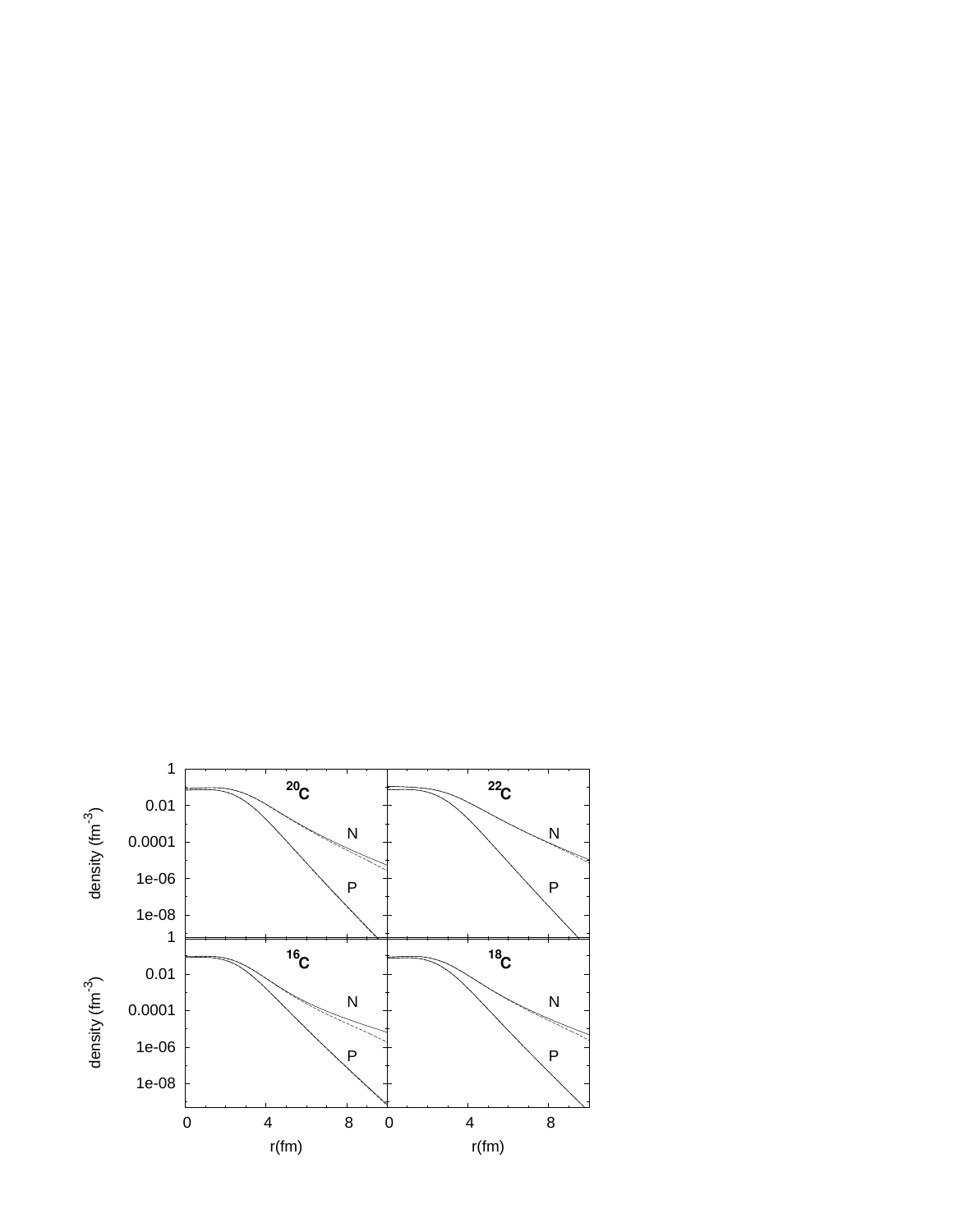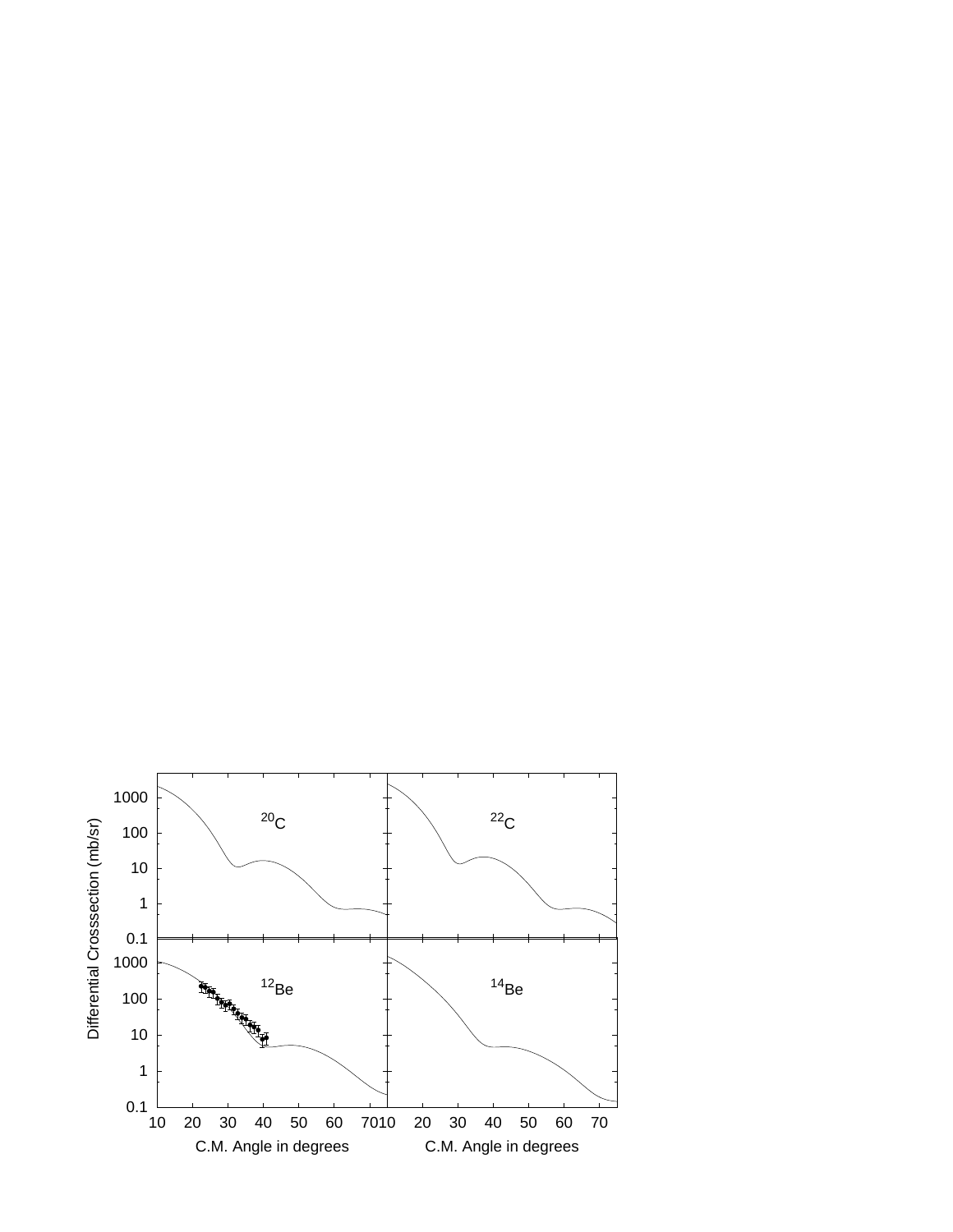